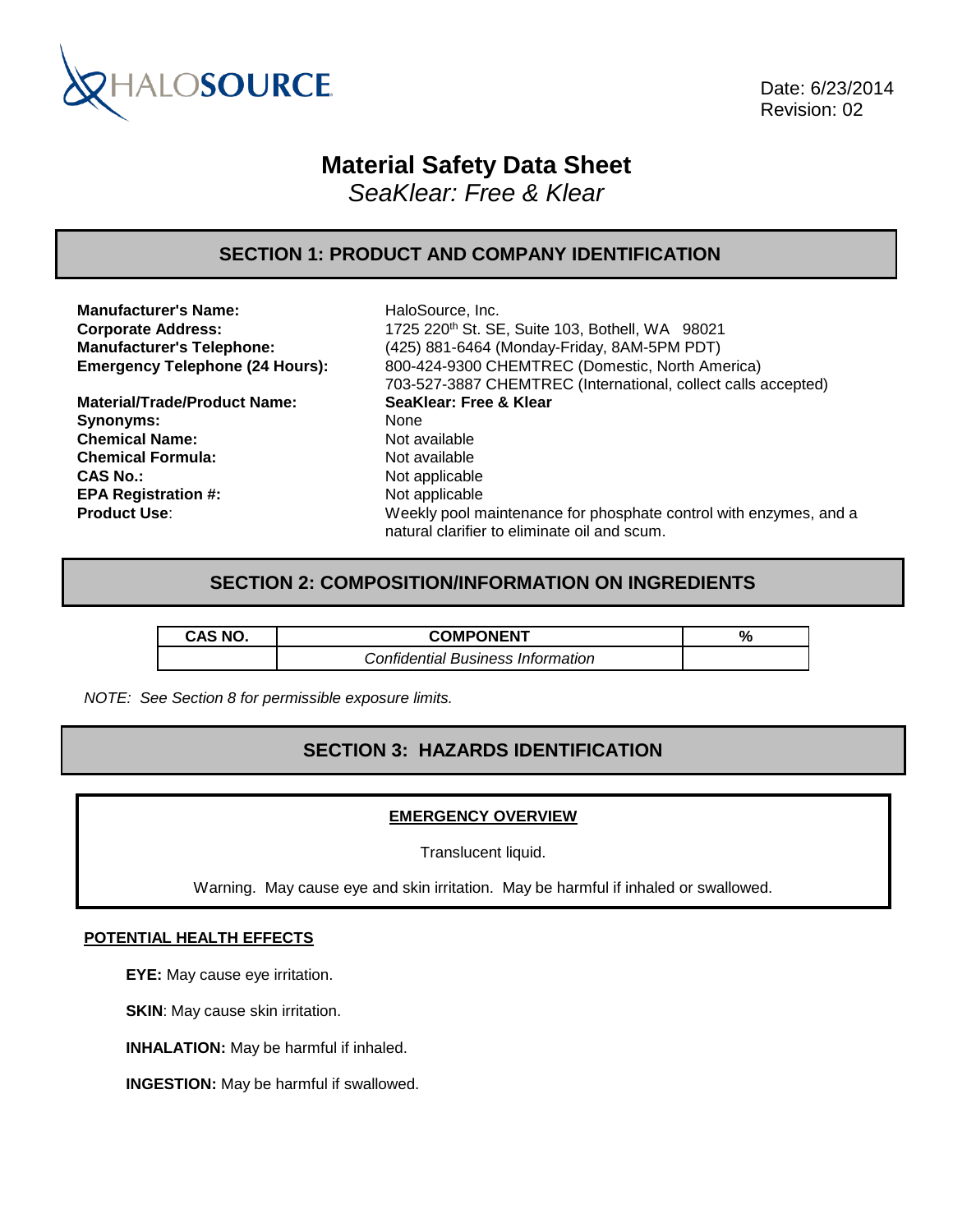**CHRONIC EXPOSURE/CARCINOGENICITY:** None of the components present in this material at concentrations of equal to or greater than 0.1% are listed by IARC, NTP, OSHA or ACGIH as a carcinogen.

### **POTENTIAL ENVIRONMENTAL EFFECTS:** None known.

### **SECTION 4: FIRST AID MEASURES**

#### **FIRST AID PROCEDURES**

**EYE CONTACT:** Rinse thoroughly with plenty of water for at least 15 minutes and consult a physician if necessary.

**SKIN CONTACT:** Take off contaminated clothing and shoes immediately. Wash off with soap and plenty of water. Consult a physician if necessary.

**INHALATION:** If breathed in, move person into fresh air. If not breathing, give artificial respiration and consult a physician.

**INGESTION:** Do not induce vomiting. Never give anything by mouth to an unconscious person. Rinse mouth with water. Consult a physician.

#### **NOTE TO PHYSICIANS:** None.

# **SECTION 5: FIRE FIGHTING MEASURES**

**FLASH POINT:** Not available **AUTOIGNITION TEMPERATURE:** Not available **UPPER FLAMMABLE LIMIT:** Not available **LOWER FLAMMABLE LIMIT:** Not available

**FLAMMABLITY CLASS (OSHA):** Not applicable **FLAME PROPAGATION/BURNING RATE:** Not available

**UNIQUE FIRE PROPERTIES:** None known.

**HAZARDOUS COMBUSTION PRODUCTS:** May form carbon oxides, nitrogen oxides (NOx), zirconium oxides.

**EXTINGUISHING MEDIA:** Does not burn. Use water, dry chemicals, carbon dioxide, sand or foam. Use extinguishing media appropriate for surrounding fire.

**PROTECTION OF FIREFIGHTERS:** Do not enter confined fire space without full bunker gear (helmet with face shield, bunker coat, gloves and rubber boots), including a positive pressure NIOSH approved self-contained breathing apparatus. Water may be used to keep fire-exposed containers cool until fire is out.

### **SECTION 6: ACCIDENTAL RELEASE MEASURES**

**PERSONAL PROTECTIVE EQUIPMENT:** See Section 8 (Personal Protective Equipment).

**ENVIRONMENTAL PRECAUTIONS:** None known.

**METHODS FOR CLEANING UP:** Soak up with inert absorbent material. Keep in suitable, closed containers for disposal.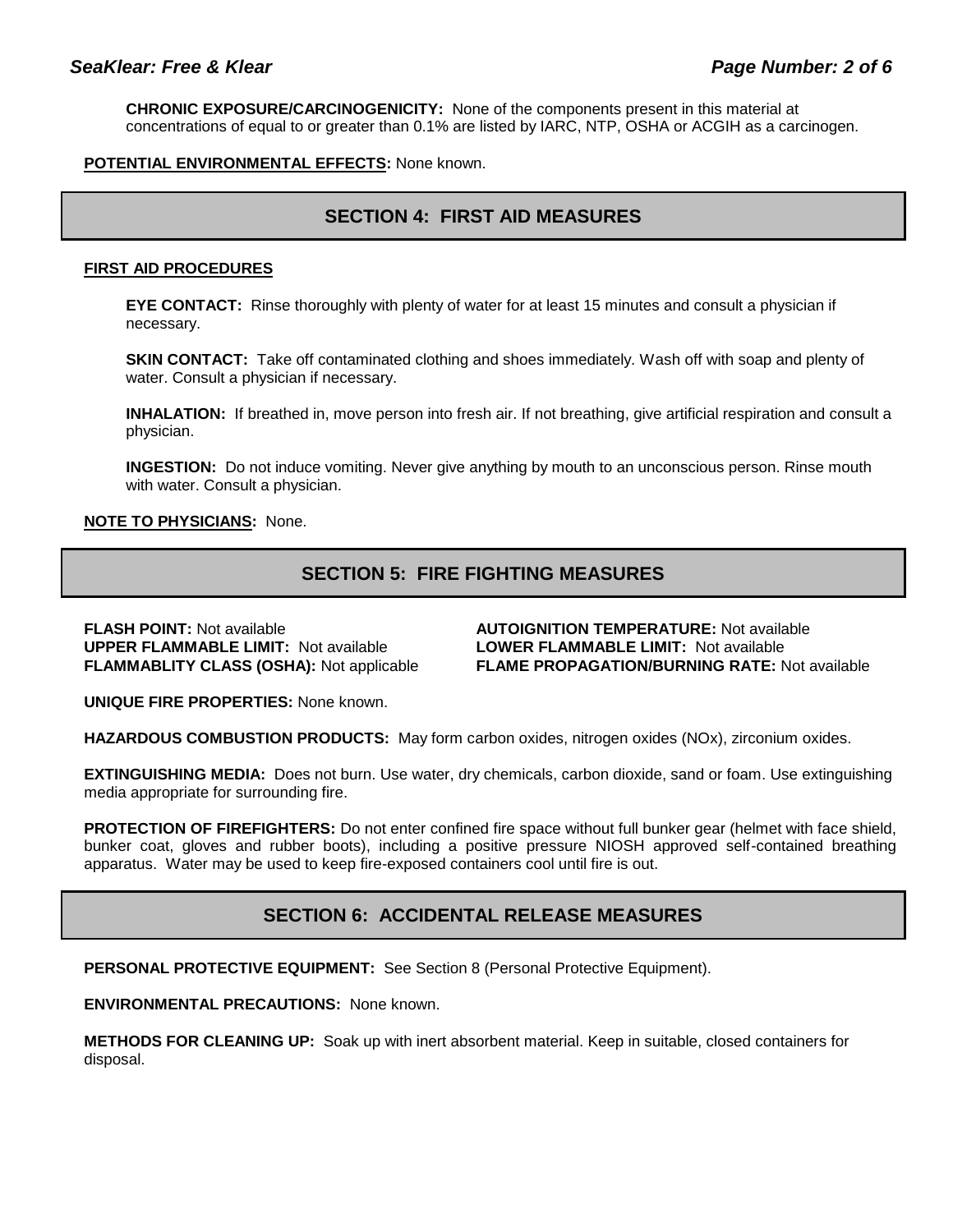# **SECTION 7: HANDLING AND STORAGE**

#### **SAFE** *HANDLING* **RECOMMENDATIONS**

**VENTILATION:** General ventilation should be sufficient under normal conditions.

**FIRE PREVENTION:** Non-flammable, no special fire protection required.

#### **SAFE** *STORAGE* **RECOMMENDATIONS**

**CONTAINMENT:** The container should be kept covered to prevent contamination.

**STORAGE ROOM RECOMMENDATIONS:** Store in a cool, dry, well-ventilated area away from direct heat.

**INCOMPATIBLE MATERIALS:** None known.

**STORAGE CONDITIONS:** Store in cool, dry place. Keep container closed when not in use; keep out of the reach of children.

### **SECTION 8: EXPOSURE CONTROLS/PERSONAL PROTECTION**

**ENGINEERING CONTROLS:** General ventilation should be sufficient under normal conditions.

#### **PERSONAL PROTECTIVE EQUIPMENT (PPE)**

**EYE/FACE PROTECTION:** Safety goggles recommended.

**SKIN PROTECTION:** For operations where skin contact can occur, wear impervious clothing such as apron, boots, or whole bodysuit.

**HAND PROTECTION**: Chemical resistant gloves are recommended to minimize potential irritation from handling.

**RESPIRATORY PROTECTION:** A respiratory protection program that meets OSHA's 29 CFR 1910.134 and ANSI Z88.2 requirements must be followed whenever workplace conditions warrant a respirator's use. Respirator use is not required for this product.

**GOOD HYGEIENE/WORK PRACTICES:** Always follow good hygiene/work practices by avoiding vapors or mists and contact with eyes and skin. Thoroughly wash hands after handling and before eating or drinking. Always wear the appropriate PPE when repairing or performing maintenance on contaminated equipment.

#### **EXPOSURE GUIDELINES**

| <b>PERMISSIBLE EXPOSURE LIMITS</b> |                   |                          |                   |                          |                          |                   |
|------------------------------------|-------------------|--------------------------|-------------------|--------------------------|--------------------------|-------------------|
| <b>INGREDIENT</b>                  | OSHA              |                          | WISHA             |                          | ACGIH (TLV)              |                   |
| CAS NO.                            | TWA               | <b>STEL</b>              | TWA               | <b>STEL</b>              | TWA                      | STEL              |
| Not Applicable                     | Not<br>Applicable | <b>Not</b><br>Applicable | Not<br>Applicable | <b>Not</b><br>Applicable | <b>Not</b><br>Applicable | Not<br>Applicable |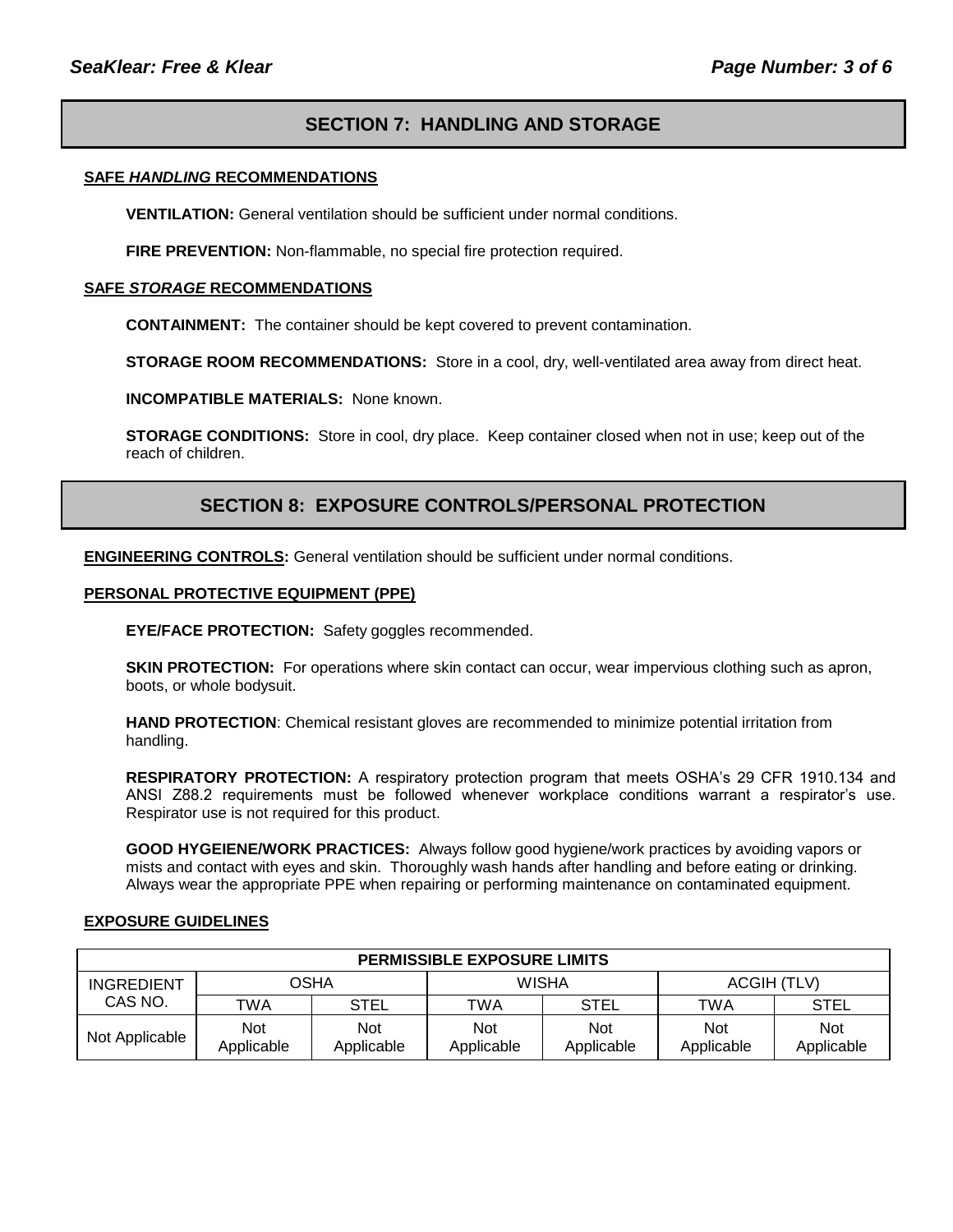### **SECTION 9: PHYSICAL AND CHEMICAL PROPERTIES**

**COLOR:** Translucent **SHAPE:** Liquid **PHYSICAL FORM:** Liquid **ODOR:** Not available **pH:** 3.5 **VAPOR PRESSURE:** Not available **VAPOR DENSITY:** Not available **BOILING POINT:** Not available **MELTING POINT:** Not available **FREEZING POINT:** Not available

**SOLUBILITY IN WATER:** Not available **SPECIFIC GRAVITY OR DENSITY:** 1.14 g/mL

*NOTE: These physical data are typical values based on material tested but may vary from sample to sample. Values should not be construed as a guaranteed analysis of any specific lot or as specifications.*

### **SECTION 10: STABILITY AND REACTIVITY**

**CHEMICAL STABILITY:** Stable.

**CONDITIONS TO AVOID:** None known.

**MATERIALS TO AVOID (INCOMPATIBILITY):** Strong oxidizing agents.

**HAZARDOUS DECOMPOSITION PRODUCTS:** May form carbon oxides, nitrogen oxides (NOx), zirconium oxides under fire conditions.

**HAZARDOUS POLYMERIZATION:** Will not occur.

# **SECTION 11: TOXICOLOGICAL INFORMATION**

**ORAL LD<sub>50</sub> (rat):** Not available.

**DERMAL LD<sup>50</sup> (rabbit):** Not available.

**SKIN IRRITATION:** Not corrosive to skin. May cause skin irritation.

**EYE IRRITATION:** Not available.

**SKIN SENSITIZATION:** Not considered to be a contact sensitizer.

**ADDITIONAL INFORMATION:** None

### **SECTION 12: ECOLOGICAL INFORMATION**

**ECOTOXICITY:** Not available.

**MOBILITY:** Not available.

**PERSISTENCE AND DEGRADABILITY:** Not available.

**BIOACCUMULATIVE POTENTIAL:** Not available.

**ADDITIONAL INFORMATION:** Not available.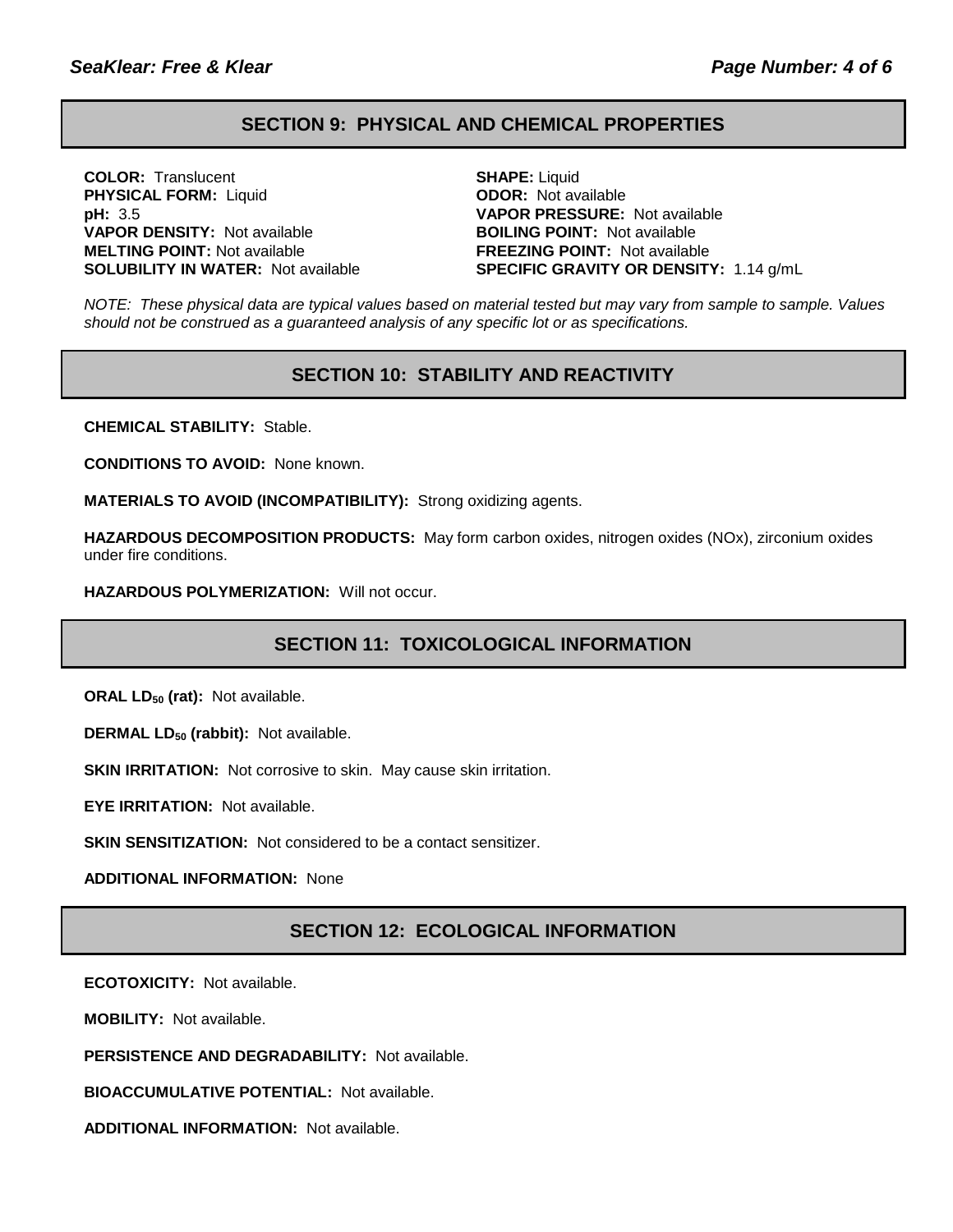### **SECTION 13: DISPOSAL CONSIDERATIONS**

If this product as supplied becomes a waste, it may meet the criteria of a hazardous waste as defined under the Resource Conservation and Recovery Act (RCRA) 40 CFR 261. Please be advised that state and local requirements for waste disposal may be more restrictive or otherwise different from federal regulations. Consult state and local regulations regarding the proper disposal of this material.

*NOTE: Chemical additions, processing or otherwise altering this material may make the waste management information presented in this MSDS incomplete, inaccurate or otherwise inappropriate.*

# **SECTION 14: TRANSPORT INFORMATION**

### **U.S. DEPARTMENT OF TRANSPORTATION (DOT):**

**Proper Shipping Name:** Not regulated. Hazard Class: Not regulated. **Identification Number (UN Number):** Not regulated. **Packing Group (PG):** Not regulated.

### **SECTION 15: REGULATORY INFORMATION**

**TSCA STATUS:** The substances in this preparation are included on or exempted from the TSCA 8(b) inventory (40 CFR 710).

#### **CERCLA REPORTABLE QUANTITY (RQ):**

| <b>CHEMICAL NAME</b> | D1<br>へしょ      |
|----------------------|----------------|
| Not applicable       | Not applicable |

#### **SARA TITLE III SECTION 302 EXTREMELY HAZARDOUS SUBSTANCES (EHS):**

| <b>CHEMICAL NAME</b> | ⊤⊳∂<br>עי      | RQ             |
|----------------------|----------------|----------------|
| Not applicable       | Not applicable | Not applicable |

**SARA TITLE III SECTION 311/312 HAZARD CATEGORIES:** Does this product/material meet the definition of the following hazard classes according to the EPA 'Hazard Categories' promulgated under Sections 311 and 312 of SARA Title III?

| <b>ACUTE HEALTH</b><br>HAZARD | <b>CHRONIC HEALTH</b><br>HAZARD | <b>FIRE HAZARD</b> | REACTIVE HAZARD | <b>SUDDEN RELEASE</b><br>OF PRESSURE |
|-------------------------------|---------------------------------|--------------------|-----------------|--------------------------------------|
| YES                           | NΟ                              | <b>NO</b>          | ΝC              | ΝO                                   |

### **SARA TITLE III SECTION 313 TOXIC CHEMICALS INFORMATION:**

| CHEMICAL NAME  | CAS NO.        | CONCENTRATION (%) |  |
|----------------|----------------|-------------------|--|
| Not applicable | Not applicable | Not applicable    |  |